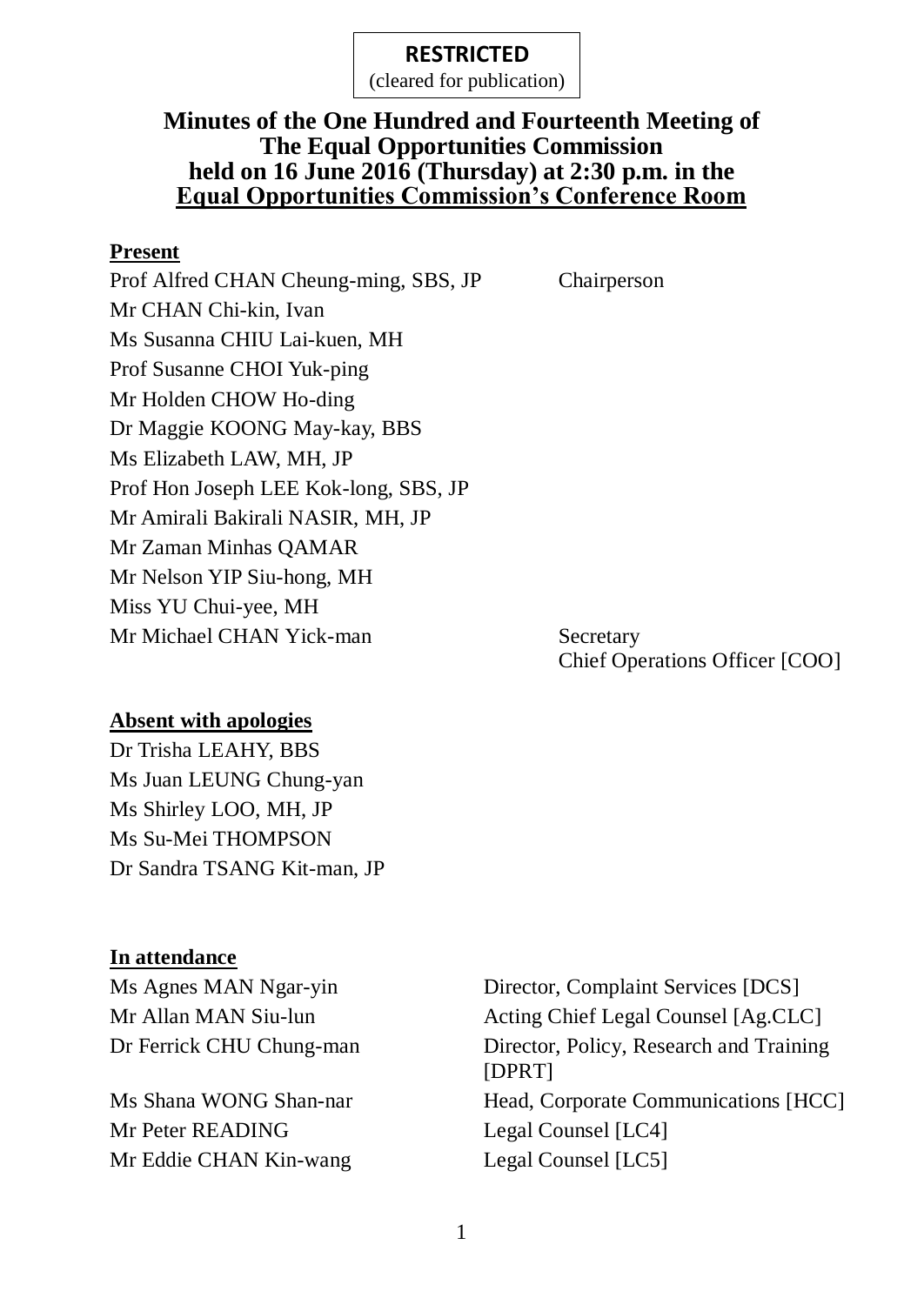(cleared for publication)

Miss Gloria YU Wai-ling Senior Equal Opportunities Officer, Administration & Personnel [SAP] Ms Kerrie TENG Yee-san Senior Accounting Manager [SMA]

## **I. Introduction**

1. Prof Alfred CHAN Cheung-ming, the new Chairperson (C/EOC) welcomed all Commission Members (Members) to the 114<sup>th</sup> Meeting. Apologies for absence were received from Dr Trisha LEAHY, Ms Juan LEUNG, Ms Shirley LOO, Ms Su-Mei THOMPSON and Dr Sandra TSANG due to out of town business/other engagements.

## **II. Confirmation of Minutes** (Agenda Item No. 1)

2. The draft minutes of the  $113<sup>th</sup>$  EOC Meeting held on 17 March 2016 were issued to Members on 15 April 2016. The minutes were confirmed without amendments.

## **III. Matters Arising** (Agenda Item No. 2)

3. Members noted that matters arising from the last meeting requiring attention had been placed under the new agenda of this meeting for consideration.

### **IV. New Agenda Items**

### **Progress on The Discrimination Law Review (DLR)**

(EOC Paper No. 10/2016; Agenda Item No. 3)

4. LC4 briefed Members on the latest progress of the DLR as detailed in EOC Paper No. 10/2016.

*(Ms Elizabeth LAW joined the meeting at this juncture.)*

5. Members noted that the EOC had published on 29 March 2016 its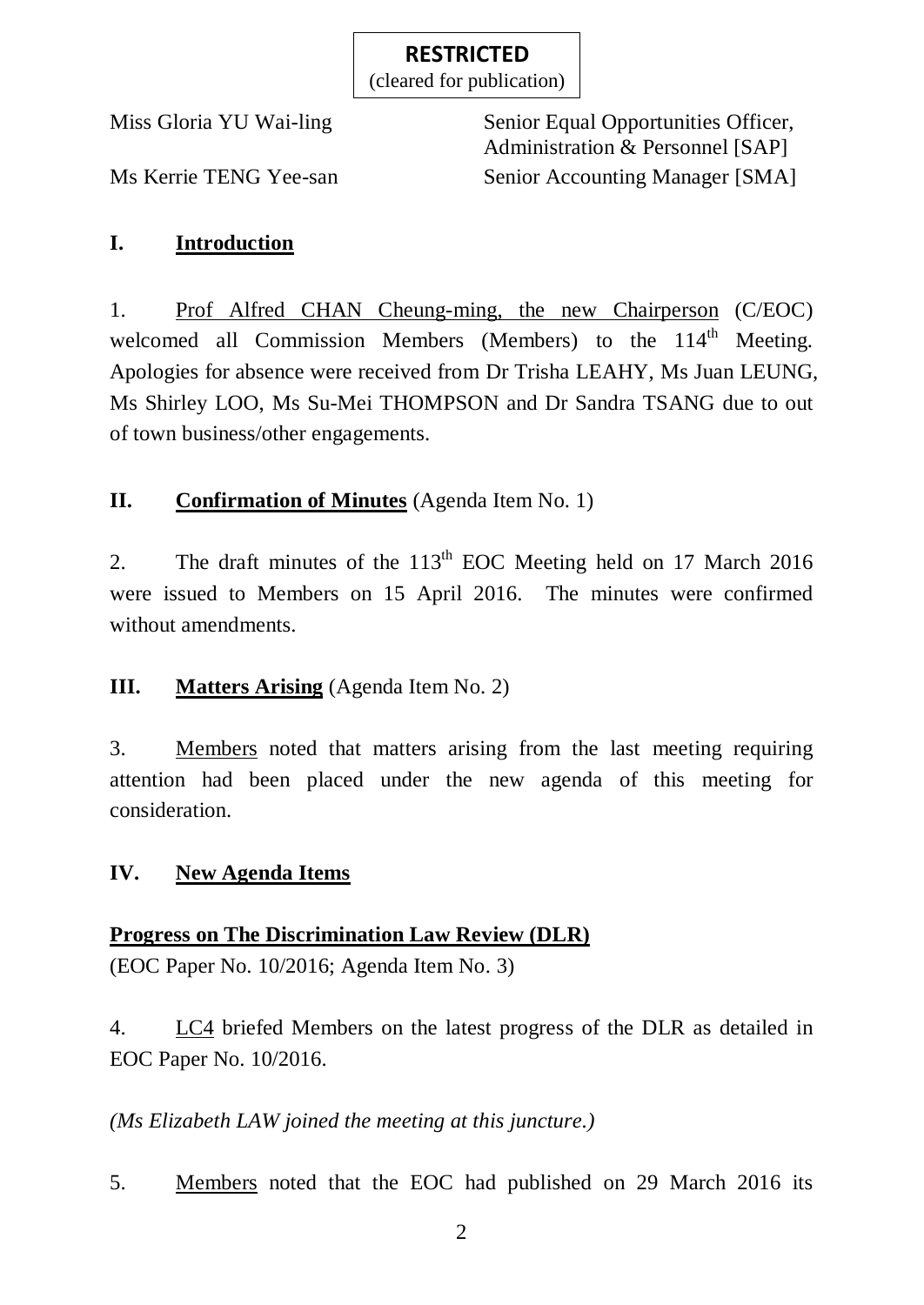(cleared for publication)

Submission to the Government, along with the Report on Responses to the public consultation, having sought their endorsement. There were 73 recommendations on reforms to the anti-discrimination ordinances proposed and 27 priority areas identified facilitating the Government's consideration. The submissions were widely reported in all forms of media and useful discussions of the various issues were generated. To take matters forward, the EOC had met with the Government on 23 March 2016 before the publication of the submission to provide a broad overview and some of the key recommendations in the submission. After the submissions were published, briefings/meetings on the DLR submissions were conducted/to be arranged in the coming few months with officials of government departments concerned, NGOs/concern groups representing persons with disabilities (PWDs), women, ethnic minorities (EM), as well as chambers of commerce, financial/ legal institutions, Legislative Council (LegCo) member(s) and stakeholders from the business/private sector. C/EOC and members of the management team would also attend the LegCo Panel on Constitutional Affairs' meeting on 20 June 2016 to update its members on the EOC's work, including the DLR.

#### *(Ms YU Chui-yee joined the meeting at this juncture.)*

6. On the proposal of express protection for breastfeeding in the DLR, Dr Maggie KOONG considered more publicity work needed to be done to clarify what might constitute discrimination and to provide practical guidance were essential. On the protection against discrimination on the grounds of sexual orientation and cohabiting relationships, Dr KOONG and Ms Susanna CHIU supported further consultation and education with stakeholders including schools, teachers and principals. On the provision of legal protection against discrimination on the ground of sexual orientation, Mr Holden CHOW said it was important to listen to views from different parents groups and representatives from schools and address their concerns of reverse discrimination. Prof Susanne CHOI agreed with Mr CHOW's views and said that in the Study on Legislation against Discrimination on the Grounds of Sexual Orientation, Gender Identity and Intersex Status (SOGI Study) which the EOC had earlier conducted, parents groups and schools had been engaged in various meetings and forums to take into account their views and concerns. LC4 added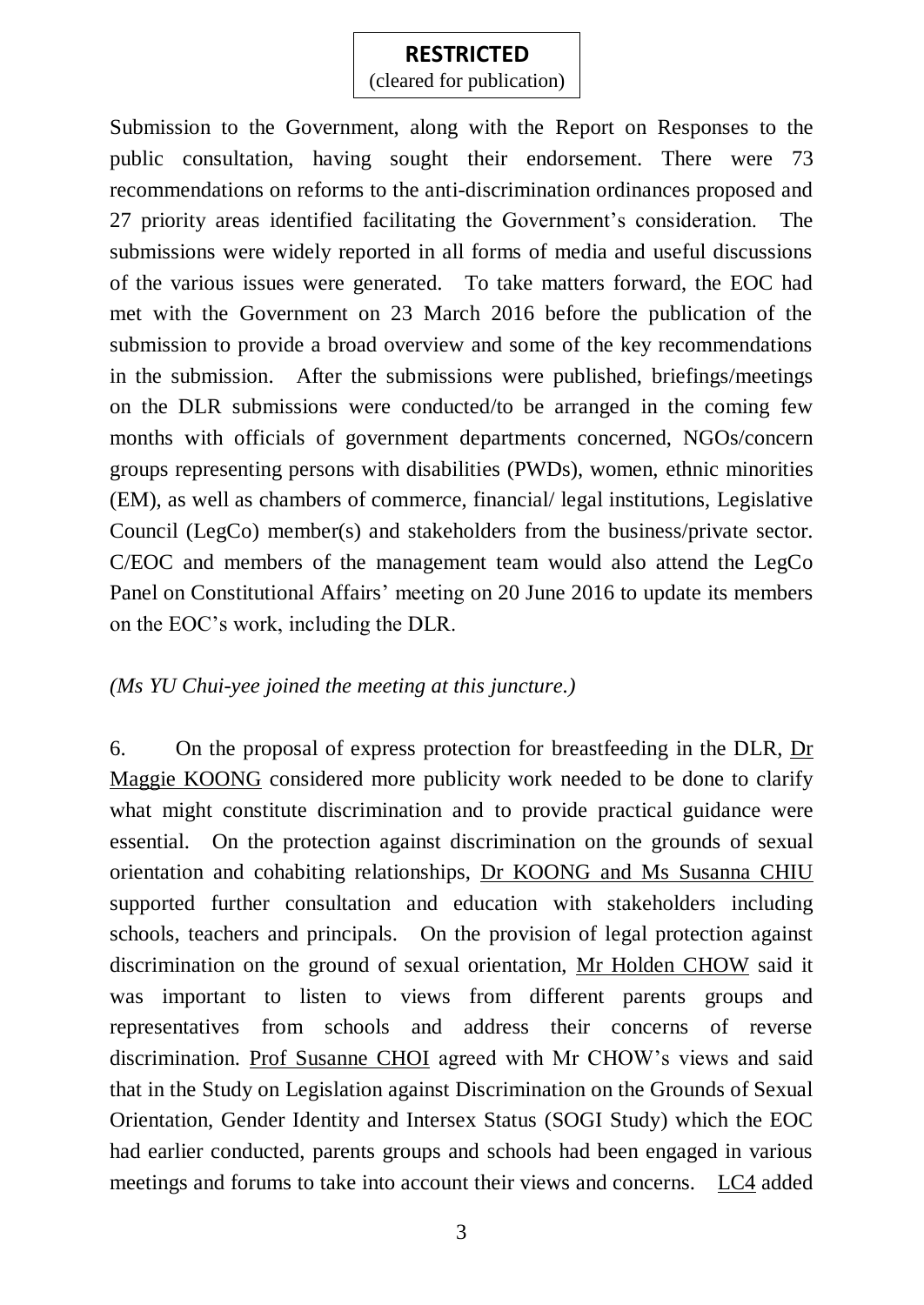(cleared for publication)

that conducting further consultation related to the proposed legislative reforms was the Government's responsibility. In legislating against sexual orientation discrimination, a balance needed to be achieved between the rights of LGBTI people to non-discrimination and the rights of religious groups to freedom of expression and freedom of religion. Although it was not easy, there was successful experience from overseas jurisdictions that the Government could make reference to in taking the matter forward.

7. C/EOC acknowledged that there were controversial issues involved particularly on sexual orientation. He said that the Government should conduct wide consultation on the proposed legislative reforms taking into account views from various stakeholders. Members would be kept posted on the latest progress of the DLR.

# **Ombudsman's recommendation – Handling of the Minutes of the 104th EOC Meeting held on 19 December 2013**

(EOC Paper No. 11/2016; Agenda Item No. 4)

8. COO recapitulated the facts of the case relating to a citizen's complaint on EOC's functions and power and seek Members' advice on The Ombudsman's recommendation on the EOC's handling of the minutes of the 104<sup>th</sup> Meeting held on 19 December 2013. The proposed revised version of the minutes of the  $104<sup>th</sup>$  and  $110<sup>th</sup>$  EOC Meetings following recommendations by The Ombudsman were tabled for Members' consideration. The citizen had complained that the EOC had provided him wrong information that the  $110<sup>th</sup>$ EOC Meeting minutes uploaded on EOC's website would provide the necessary clarification on EOC's functions and powers but in fact it did not. Also, the discussions on EOC's functions and powers at the same meeting were not disclosed in the minutes.

### *(Mr AB NASIR joined the meeting at this juncture.)*

9. COO added that, The Ombudsman had no objection in principle that the EOC could decide not to disclose parts of its minutes to the public when there was sensitive / confidential information. However, it did not agree that the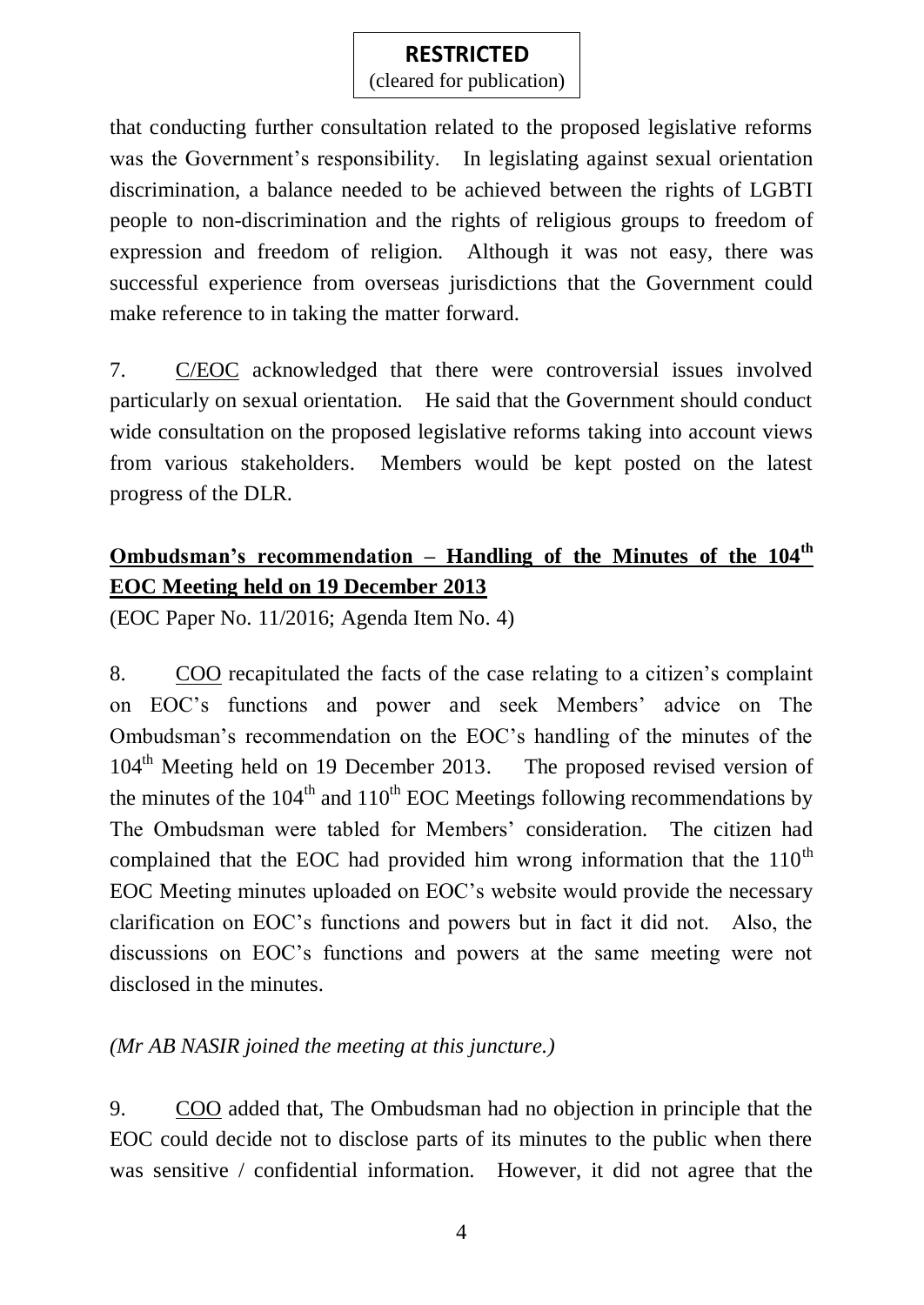(cleared for publication)

EOC could base on this to withhold completely the clarification by the former Chairperson at the  $110^{th}$  Meeting. In fact, the former Chairperson's understanding of the CMAB's views was based on the response of the CMAB's officials in the meetings held in July and December 2013 who at both meetings did not express objection to the EOC's study. The main points in the former Chairperson's clarification was basically the same as the content of EOC's reply dated 11 March 2015 to the same citizen when he first lodged a complaint with The Ombudsman. The EOC being an independent body had the autonomy to decide on the relevant work. In addition, The Ombudsman viewed that minutes of meetings should record truthfully what had been discussed and any further clarifications should be recorded but the original minutes of meeting should not be amended.

10. Mr A B NASIR commented that the CMAB had no basis to propose their views regarding the EOC's minutes of meeting and there should be no restriction on what the EOC discussed at its meetings. He suggested giving consideration to restructure the agenda and minutes of future EOC Meetings into open and closed segments. Members also noted that the investigation report and its recommendations had already been provided to the citizen by The Ombudsman.

11. Members agreed to proceed with The Ombudsman's recommendations as advised by the Office.

### **EO Awareness Survey 2015 – Summary of Findings**

(EOC Paper No. 12/2016; Agenda Item No. 5)

12. DPRT highlighted to Members key findings of the EO Awareness Survey 2015 as contained in EOC Paper No. 12/2016.

13. Members noted that the EOC conducted surveys on public perception about EO awareness and EOC's work in 1998, 2003, 2007 and 2012. The current study was conducted in 2015 to obtain an updated picture from the general public and service users of the EOC. Regarding the views from the general public, 1,500 members of the public aged 15 or above were sampled during the period from September to October 2015 and their perception of the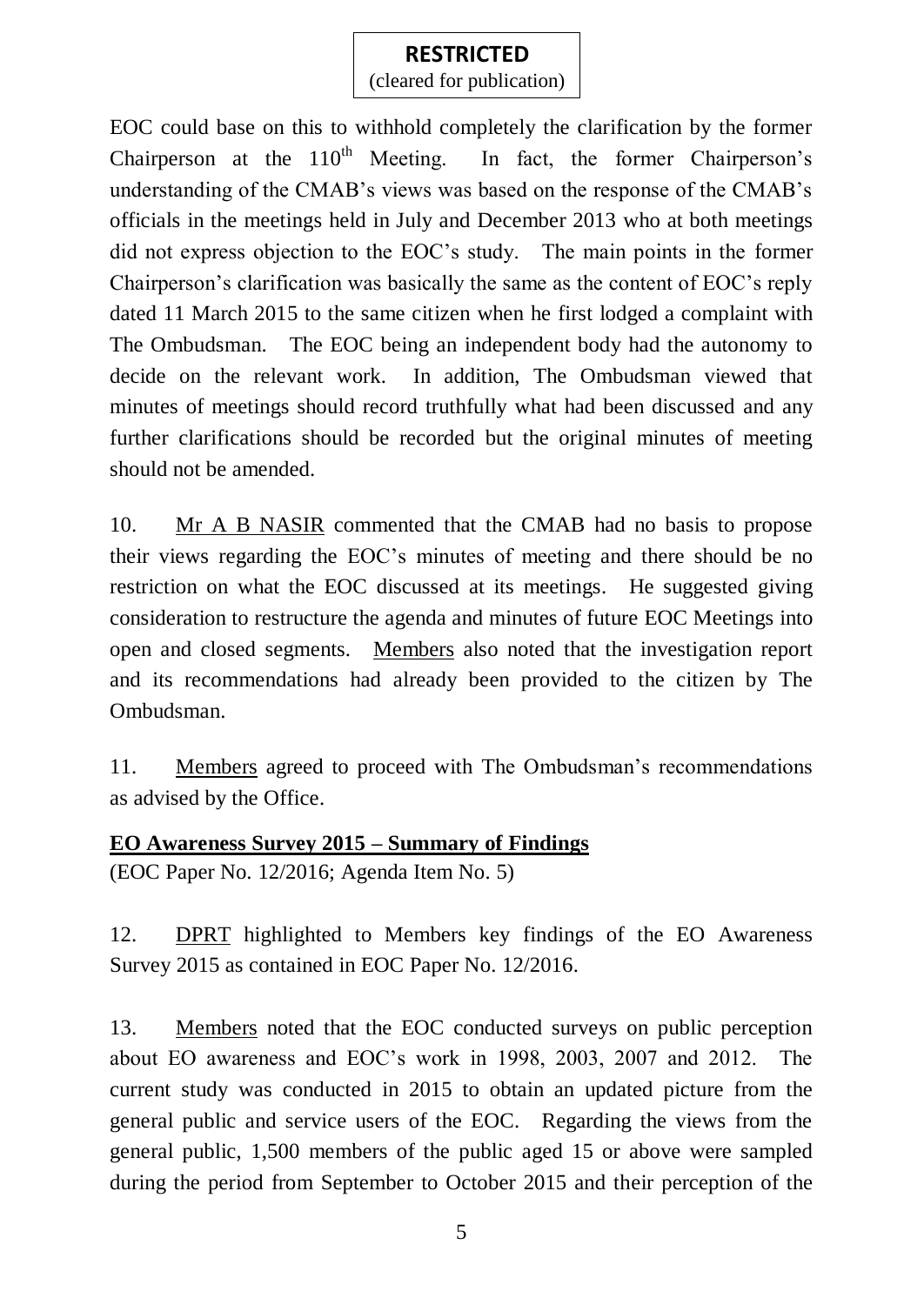(cleared for publication)

EOC's work was surveyed through telephone interviews. Regarding service users' views, 200 users who had participated in EOC's activities in the last 12 months before enumeration were asked to complete a self-administered questionnaire from September to November 2015 to provide their feedback.

14. Members noted that 98% of general public respondents were aware of the work of the EOC, the highest percentage obtained ever. The majority of the respondents were aware of legislation against discrimination based on race, disability and gender. Only 28% of the respondents were aware of the Family Status Discrimination Ordinance. Almost half of the respondents misconceived that there was legislation against discrimination on the grounds of age; 36% thought there was legislation against discrimination on the grounds of sexual orientation. The rating by the general public respondents on the EOC's overall performance was a mean score of 6.3, the same as the result in 2012. With regard to the views of service users on the overall performance of the EOC, Members noted that the EOC scored 7.1 out of a scale of  $1 - 10$ , and the 2012 score was 7.5. In general, the survey results shed lights on what and how messages of equal opportunities could be communicated to various targeted groups more effectively in the future by the EOC.

15. Responding to questions raised by Ms Susanna CHIU, Prof Susanne CHOI said that the difference in scores in the rating of the EOC's overall performance in 2015 and 2012 was not statistically significant. She also said that for this type of longitudinal study, it was not cost-effective to conduct the survey annually. However, the survey questions should not be materially different across the years for meaningful comparison. The Office would give consideration to Prof. Susanne CHOI's views.

16. Members noted EOC Paper No. 12/2016.

*(LC5 joined the meeting at this juncture.)*

**Reports of the Legal & Complaints Committee (LCC), Community Participation & Publicity Committee (CPPC), Policy, Research & Training Committee (PRTC) and Administration & Finance Committee (A&FC)**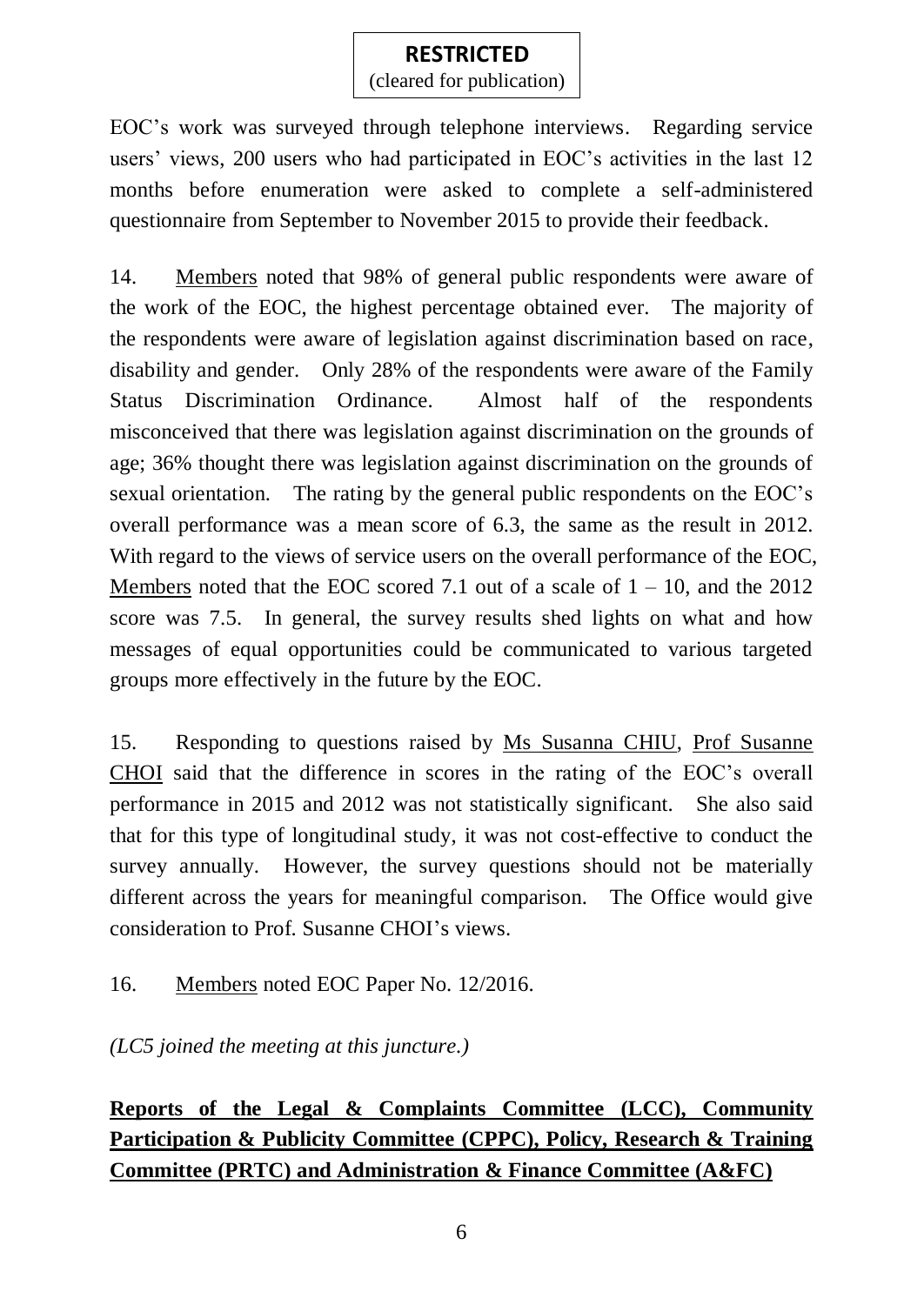(cleared for publication)

(EOC Paper No. 13/2016; Agenda Item No. 6)

17. On the work of the CPPC, Dr Maggie KOONG, Convener of CPPC reported that the CPPC had discussed the EOC's  $20<sup>th</sup>$  Anniversary celebration and a celebration event was planned to be held in October or November 2016. In response to Mr Holden CHOW's question concerning the "Ladies Night" court case, C/EOC said that the EOC had met with bar operators subsequent to the ruling, to explain what might constitute discrimination, e.g. preferential treatment to certain groups, on the basis of their gender.

18. Ms Susanna CHIU, Convener of A&FC updated Members that the EOC would incur a structural deficit in 2016/17, following projected increase in rental costs, the Government's deduction of 1% savings in 2016/17 and a further deduction in 2017/18 and staff costs for the COO post being withheld by the Government. The new C/EOC had recently discussed EOC's budgetary situation with officials of the CMAB. Noting EOC's budgetary constraints, CMAB undertook to consider provide one-off funding for programs and affirmed their support for the EOC to acquire a permanent office premises, but there was no commitment to provide recurrent funding to the EOC. C/EOC would continue to follow up the issue with the CMAB. On the labor tribunal case, A&FC had given detailed consideration and unanimously agreed to pursue the case following leave for appeal granted by the High Court, to safeguard the EOC's public image. C/EOC supplemented that he would brief the LegCo's Panel on Constitutional Affairs (CA Panel) on 20 June 2016 on the work progress of the EOC, during which he would present also the financial constraints faced by the EOC. C/EOC and Ms Susanna CHIU thanked Prof Hon Joseph LEE for his support, who would also raise this at LegCo, in his capacity as a Legislative Councillor. With respect to the acquiring of a permanent office premises, the A&FC would follow up the matter and consider if a taskforce would be set up to take the matter forward.

## 19. Members noted EOC Paper No. 13/2016.

*(LC5 left the meeting at this juncture.)*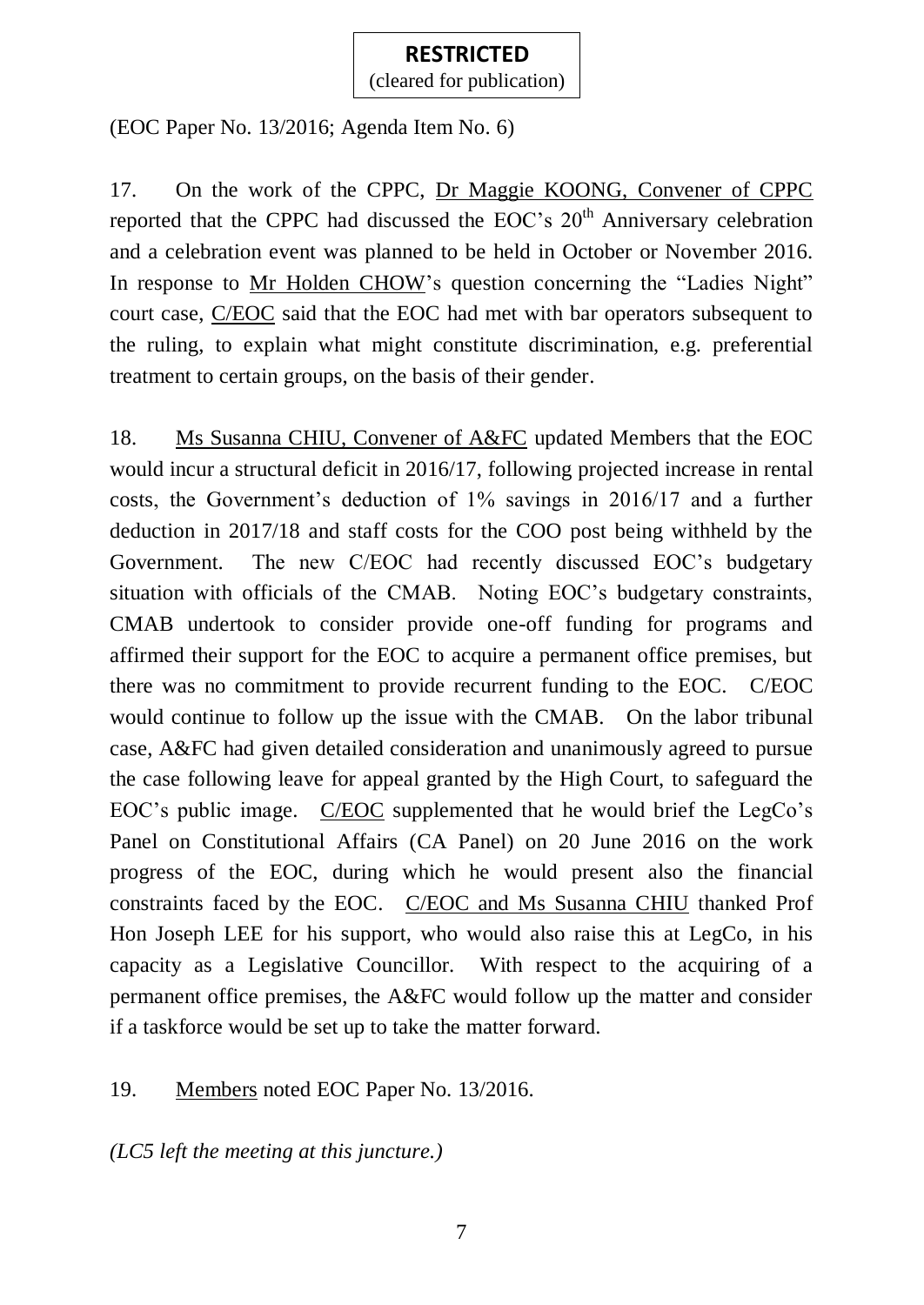(cleared for publication)

## **Chairperson's Quarterly Report**

(EOC Paper No. 14/2016; Agenda Item No. 7)

20. EOC Paper No. 14/2016 presented to Members the Chairperson's first quarterly report summarizing his work including issuing statements on the EOC's position on topical/controversial issues for Members' information/advice. Members noted that the EOC would focus its efforts/resources on delivering work objectives/targets relating to the four anti-discrimination ordinances. In the coming years, C/EOC would place emphasis on strategic priority areas including promotion of equal opportunity in education and employment for EMs and equal opportunity in employment for PWDs in collaboration with business/government/NGO and other stakeholders. C/EOC considered such work to be conducive to social harmony and social integration of disadvantaged groups. He hoped the Government would consider conducting a public consultation as soon as possible on introducing anti-discrimination legislation protecting the rights of LGBTI people and examining the diverse views from the community on the issue. He welcomed views and advice from Members to help advance EOC's work.

21. Members noted that the EOC had been urging the Government to take the lead and hire more PWDs given the proportion of PWDs in the civil service at around 2% was deemed too low. C/EOC added that Caritas and the Rehabilitation Alliance Hong Kong had been very proactive in providing job matching service for PWDs. Ms Susanna CHIU shared positive response from employers in the business sector on employing PWDs.

22. Members noted EOC Paper No. 14/2016.

### **Report of EOC's Financial Position as at 31 March 2016**

(EOC Paper No. 15/2016; Agenda Item No. 8)

23. SMA highlighted the salient points set out in EOC Paper No. 15/2016 on the EOC's Financial Position as at 31 March 2016.

*(Mr Nelson YIP left the meeting at this juncture.)*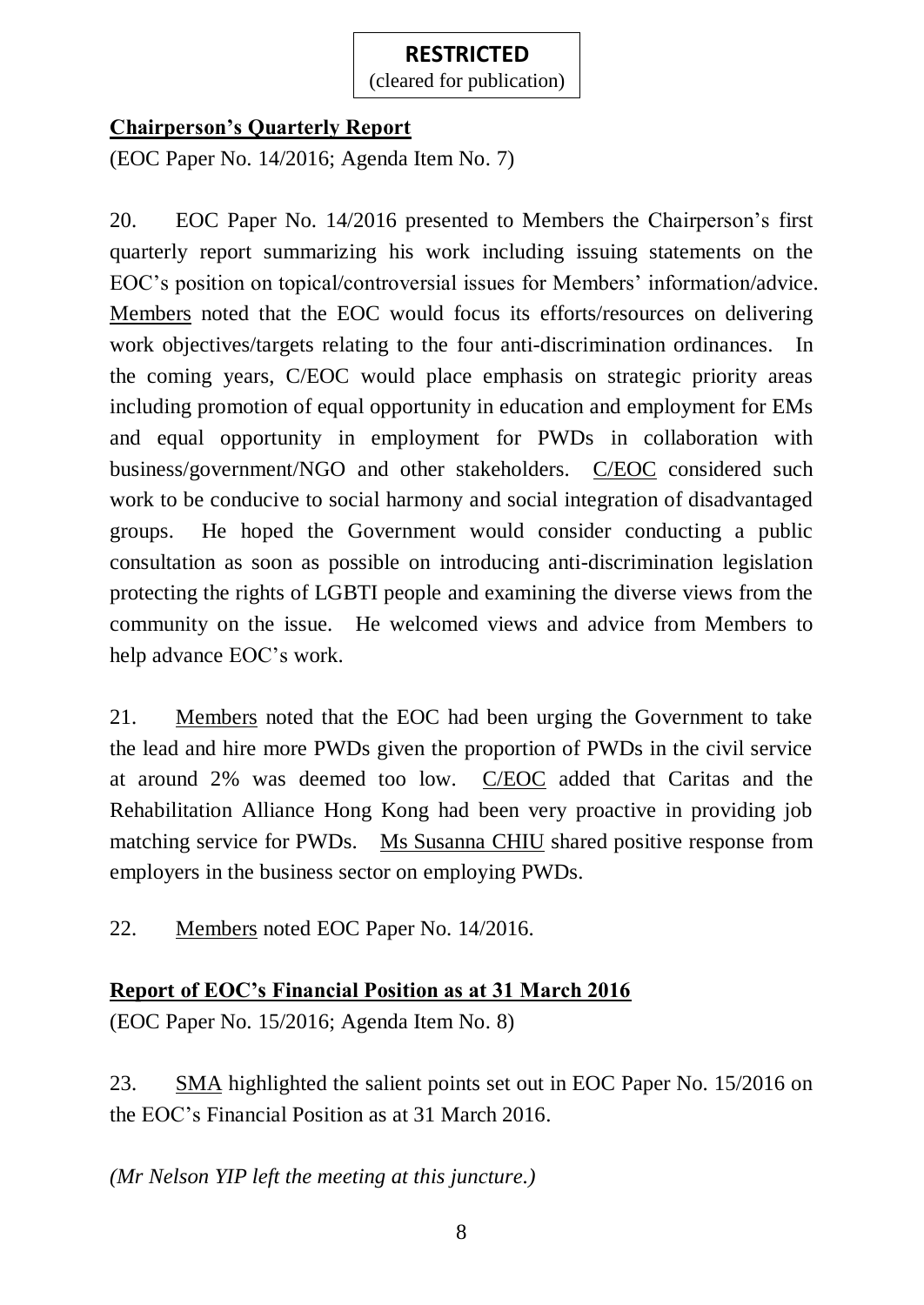(cleared for publication)

24. Members noted the income and expenditure versus the original budget for 2015/16, the reserves position and the capital account. Members also noted that there was a surplus of \$0.52M in the 2015/16 financial year. After taking into account the surplus of \$0.52M transferred to the reserves account, the balance of reserves as at 31 March 2016 was \$22.96M which was \$3.72M below the reserve ceiling of \$26.68M. On the capital account, out of the one-off subvention of \$3M for promoting the Race Discrimination Ordinance and Sex Discrimination Ordinance, \$2.14M was used in 2015/16 with the balance of \$0.86M to be used in 2016/17. As for the \$0.4M subvention for replacement of motor vehicle, the new vehicle was purchased with 20% of the purchase price borne by the EOC.

25. With regard to the EOC's budget, C/EOC said though there was a surplus in the 2015/16 financial year, there would be a structural deficit in the coming years. He would continue to follow up with the CMAB to resolve the funding issues. Members would be updated of any progress.

### **V. Any Other Business**

# **Media Reports on Issues Related to the Chairperson's Outside Work while employed at Lingnan University**

26. C/EOC reported that his handling of media enquiries had been called into question, arising from his supervision of the studies of a doctoral candidate of Tarlac State University and reporting of the remuneration received. He had since given an account on the matter at the expanded meeting of the CPPC held on 28 April 2016 and provided a full account of the facts and uploaded his responses to enquiries received from members of the public onto his Facebook page in May 2016. He had not received further questions on this matter and all the concerns and issues raised were not related to EOC's work. He hoped the matter would end there.

## **Retreat of the EOC**

27. C/EOC informed Members that the Hong Kong Sports Institute in Sha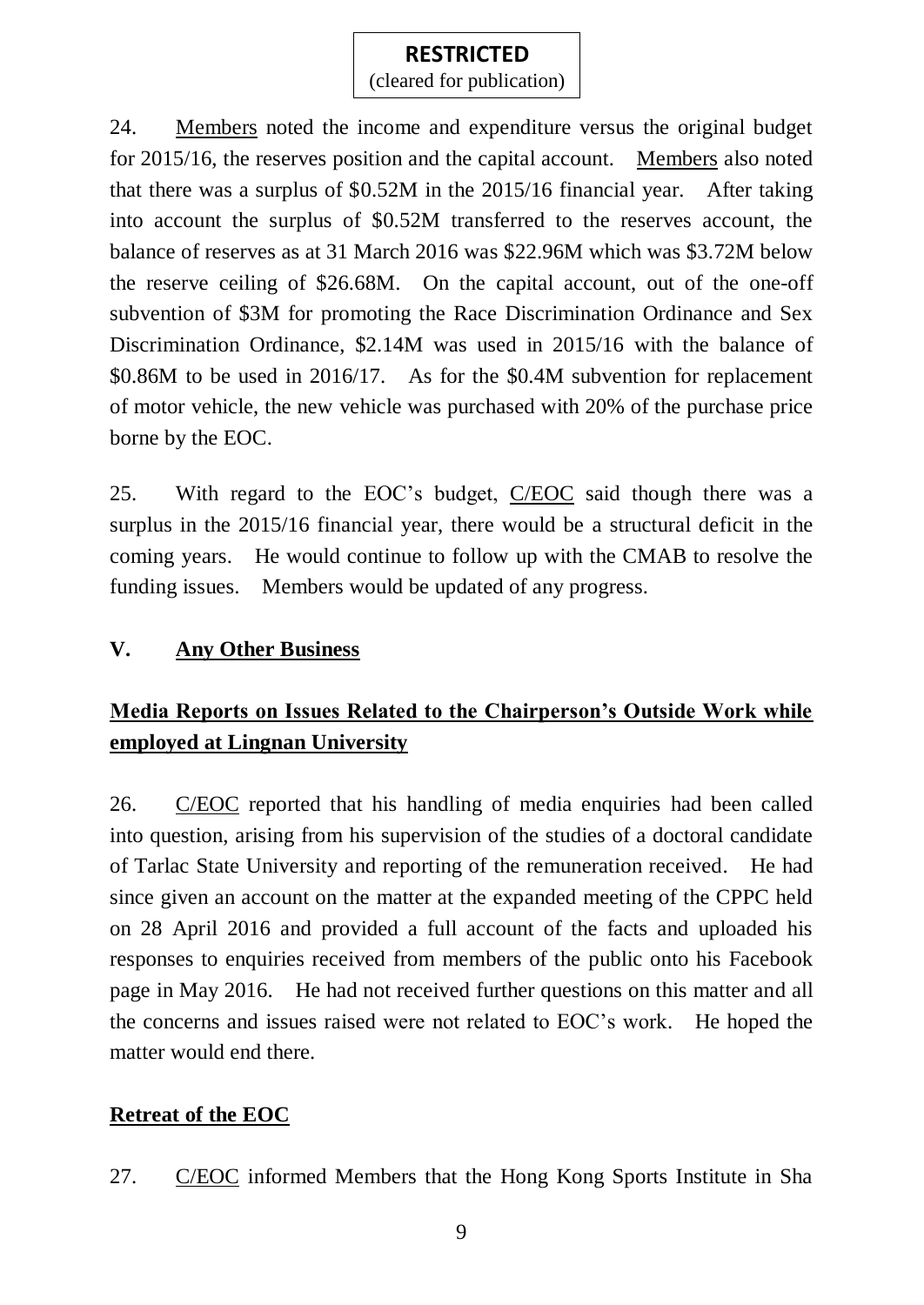(cleared for publication)

Tin would serve as the venue for the full-day Retreat, tentatively scheduled for either 30 July 2016 or 27 August 2016. Further details would be announced nearer the time.

[Post-meeting note: The date of the Retreat had been finalized as 27 August 2016 as more Members were available on that date.]

*(The Hon Prof Joseph LEE left the meeting at this juncture.)*

## **Concerns on the SOGI Study and issues on Same-sex Marriages**

28. Members noted the concerns expressed by a number of community, political groups and individuals who protested at the EOC Office on EOC's Study on Legislation against Discrimination on the Grounds of Sexual Orientation, Gender Identity and Intersex Status (SOGI Study) and on same-sex marriages.

## *(Mr AB NASIR and Mr ZM QAMAR left the meeting at this juncture.)*

29. DPRT explained that the SOGI Study had already dealt with dissenting views and the diverse range of opinions received. Same-sex marriage was a separate issue beyond the scope of the study. The study report recommended the Government to consider conducting a public consultation on introducing anti-discrimination legislation on the grounds of SOGI. Members further noted that C/EOC and EOC staff had in the past, discussed with various stakeholders on such concerns on different occasions. Members agreed that the EOC Office would respond to the parties by reiterating the EOC's position on the study.

30. There being no other business, the meeting was adjourned at 5:40 p.m.

### **VI. Date of Next Meeting**

31. The next regular EOC meeting had been scheduled for **15 September 2016 (Thursday) at 2:30 p.m**.